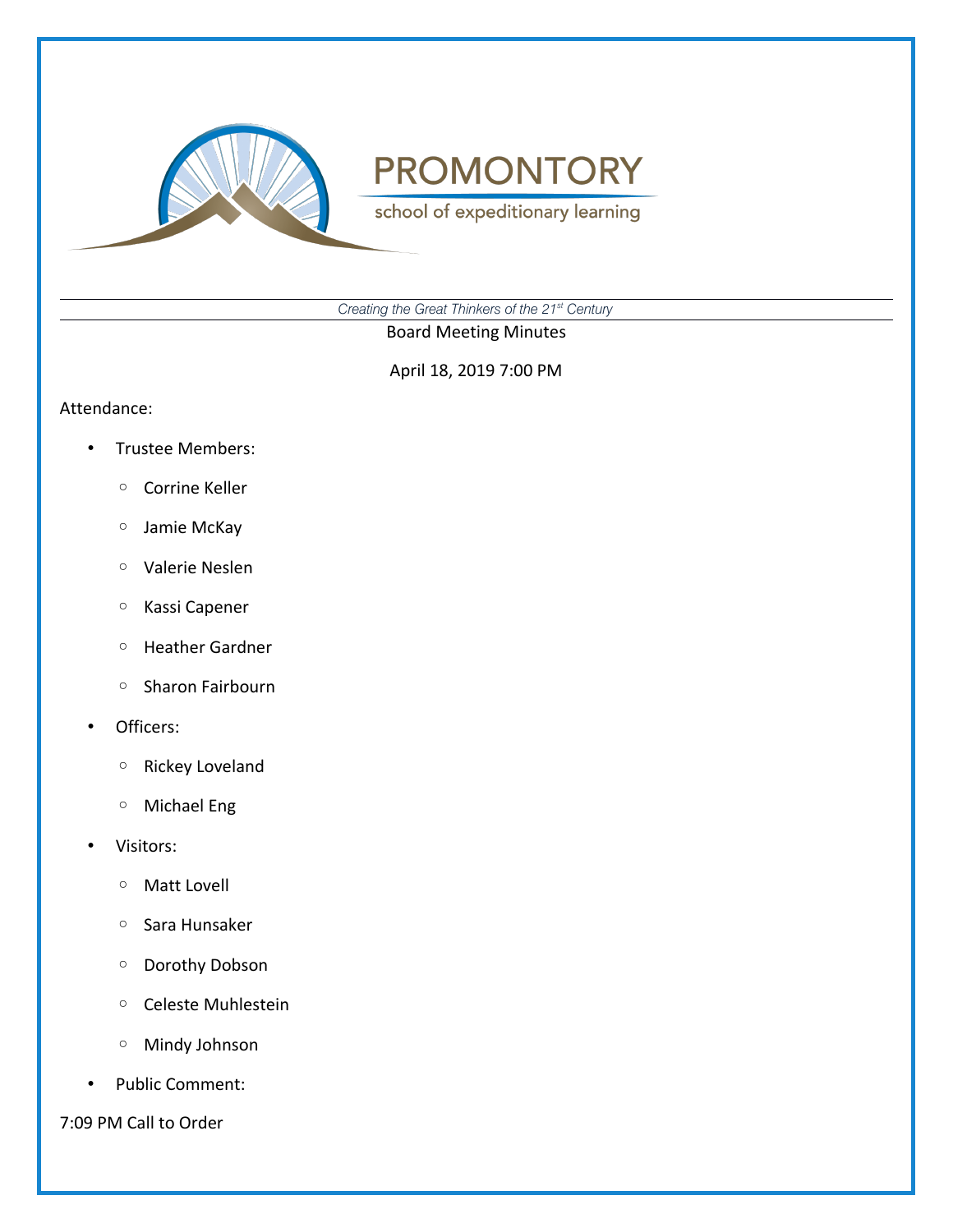

school of expeditionary learning

*Creating the Great Thinkers of the 21st Century*

- Welcome and Mission Statement- Rickey
	- Awareness of children with special needs
- 7:18 PM-Training-Jamie McKay
	- **Credentialing** 
		- Hope to start the process before November 2019- by December know if we can continue
		- Submit portfolio by April 2021
		- Have started collecting and writing claims
- 7:35 PM- Minutes
	- **ACTION:** March 21, 2019 board meeting minutes. Kassi motions to approve the March 21, 2019 minutes. Heather seconds the motion. Passes unanimously.

7:35 PM- Public Comment

• No Public Comment

### 7:36 PM- Finance

- Budget Review- Matt
	- Need a preliminary vote in May for budget
- Kassi- Introduced Salary for next year
	- Need to vote next month

### 7:56 PM-Business Items

- Policies- Sharon
	- Policy numbers have changed, policies need to be revised
	- Fundraiser Policy
	- Fieldwork & Overnight Policy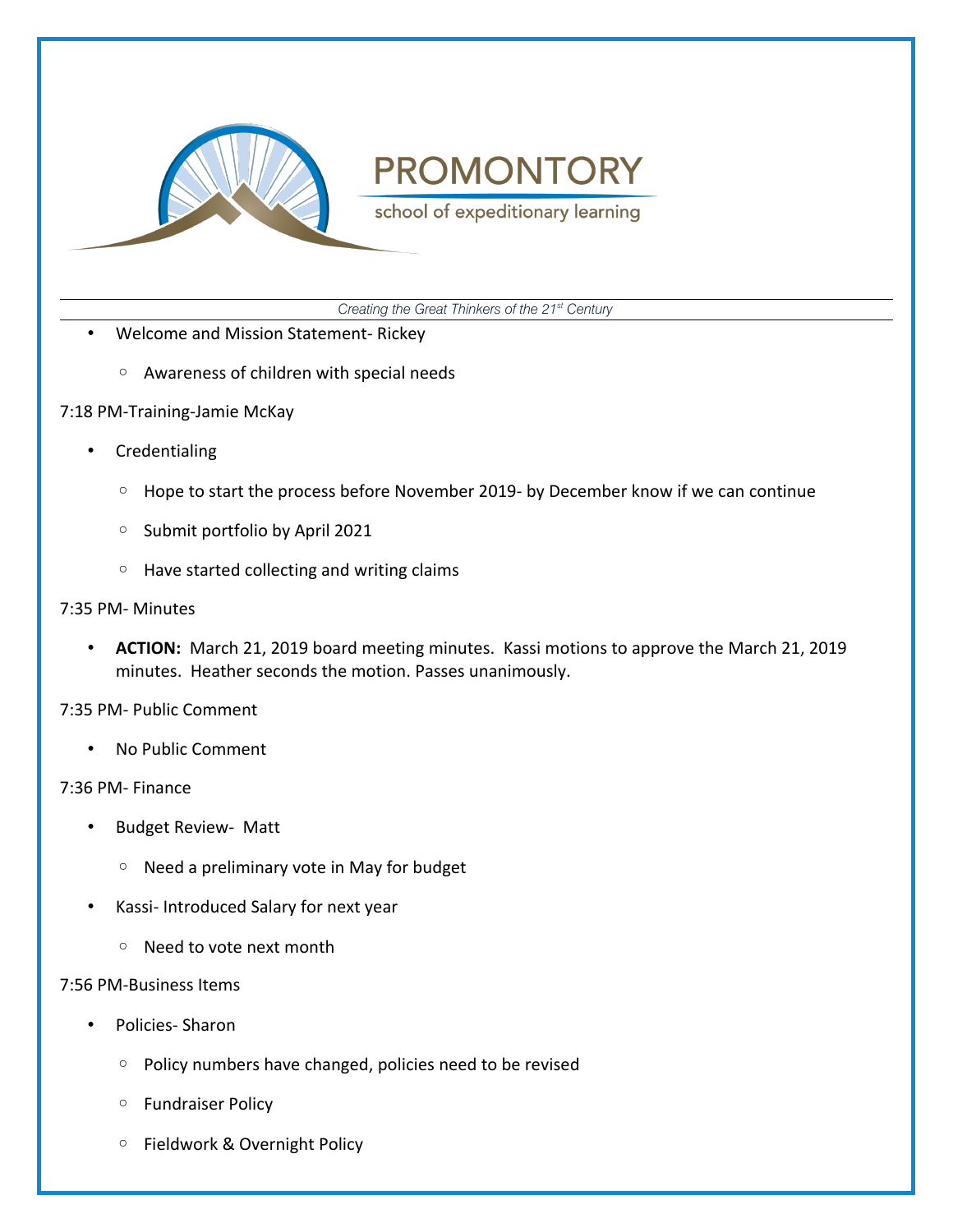

school of expeditionary learning

*Creating the Great Thinkers of the 21st Century*

- Gang Prevention
- Governing Board Board Policy needs to be updated on website
- Pest Management Policy
- Intensives Update- Jamie
	- ½ will be doing force and motion, and simple machines
	- 3<sup>rd</sup> grade will be doing a horseback ride, history of chocolate
	- 5/6 money, Harry Potter, Golf, Coloring, Leather working, biking
	- 7/8-cooking, theatre, film making, entrepreneur/ think tank
- Fundraiser Update-Celeste
	- We will vote on the race in May
	- Vendors will not sell until 6/Family Carnival
	- Celebration of Learning will be first before Family Carnival
- Board Vacancies- Rickey
	- Dates will need to be changed
	- Valerie will talk to Nancy about getting posting posted on website or Facebook
	- Valerie would like to fill vacancies by June meeting

#### 8:46 PM Action Items

- **ACTION:** Polices-
- **ACTION:** Fall Expedition Approval
	- Sharon motions to approve the fall expeditions for 2019. Heather Seconds the motion. Passes unanimously.
- **ACTION:** 7/8 Leadership Intensive Overnighter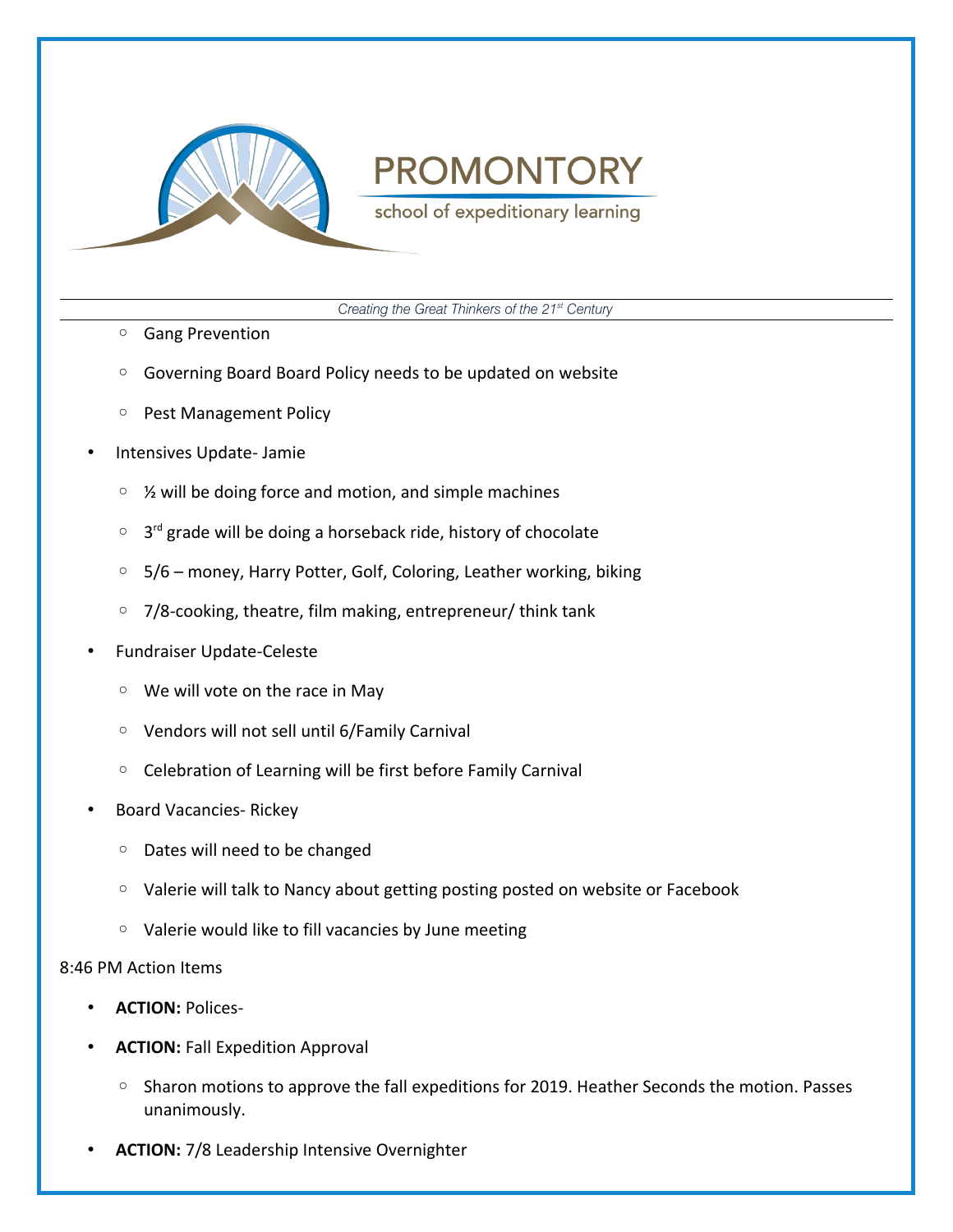

school of expeditionary learning

*Creating the Great Thinkers of the 21st Century*

- Kassi motions to approve the 7/8 leadership Intensive Overnighter and cooking Intensive Overnighter. Heather seconds the motion. Passes unanimously.
- 9:16 PM- Director Report
	- Staffing Update:
		- We are fully staffed for next year, except some aide positions
	- Enrollment-Current
		- We are at 437 now, compared to 441 last month
	- Achievement
		- $\circ$
	- Professional Development
		- Individual Teacher Goals
		- 2<sup>nd</sup> Round of formal assessments
		- Implementation Review
	- Public Relations
		- Great Videos! Chamber movie nights- 15 second video.
		- Mega Celebration Friday May 17th
		- 5K Run Saturday May 25th
	- **Lottery** 
		- total: 461
- 9:32 PM- Closed Meeting
	- No closed meeting
- 9:32 PM- Adjourn